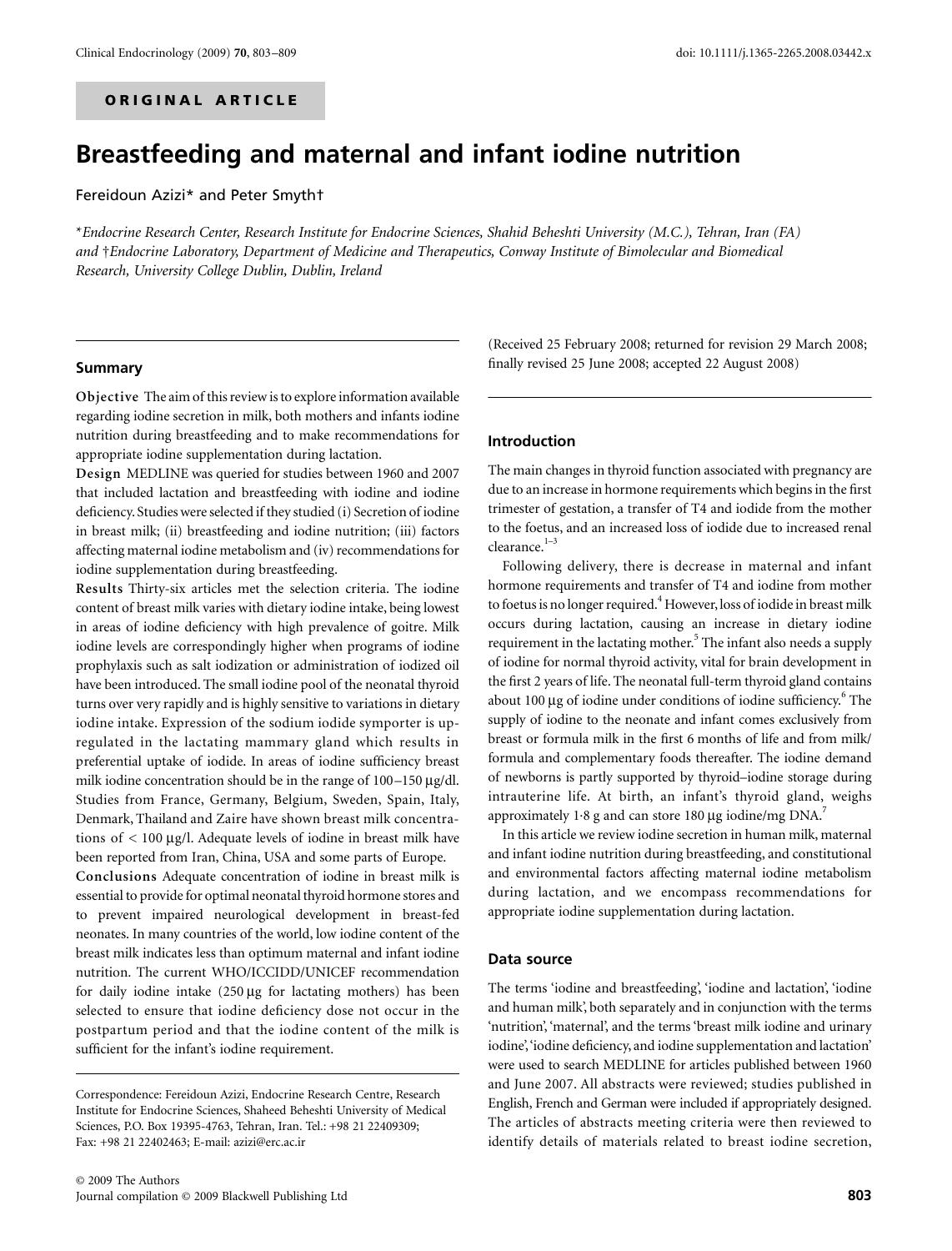breastfeeding and iodine nutrition, factors affecting iodine metabolism and recommendations for iodine supplementation during breastfeeding. Recent unpublished recommendations of WHO were also included. The strategy used to search for articles was developed with the assistance of a research librarian at the Research Institute for Endocrine Sciences of Shaheed Beheshti University of Medical Sciences.

#### **Study selection**

The following criteria were considered essential to qualify an article for inclusion in this review:

**1** Proper study design of survey, case control, cohort studies and clinical trials.

**2** Review articles of prominent scholars.

Reviewers were not blinded to the study authors' names; this was done because we wished to include all pertinent studies. A deliberate strategy to limit bias was therefore employed. All articles were initially potential candidates for inclusion. Failure to provide appropriate study design resulted in exclusion of the article.

Of 89 articles identified, 66 articles (74%) were published between 1998 and 2007 and half of all 89 articles were published between 2003 and 2007. The above criteria resulted in the exclusion of 41 articles. Review of the remaining 48 articles led to identification of 36 articles with appropriate information and design, 3 reviews and 1 WHO recommendation.

#### **Results**

#### *Maternal iodine nutrition*

During pregnancy and lactation, the mammary gland's iodide concentrating mechanism appears to ensure an adequate supply of iodine to the newborn.<sup>8</sup> Concentration of iodine in human milk is 20–50 times higher than that of plasma. Iodide transport is a sodiumdependent process mediated via the sodium iodide symporter (NIS) that can be blocked by perchlorate and thiocyanate.<sup>9</sup> The NIS appears to control iodide uptake by the mammary gland, and its expression increases during lactation.<sup>10</sup> Fig. 1 shows iodine secretion in human milk. NIS mediates iodide transport from blood of mother into the breast, and iodine appears in the breast milk, which is secreted upon influence of various hormones.

Following delivery, iodine concentration in human milk is approximately 200–400 μg/l in colostrum, but decreases during the next few weeks and remains steady in mature milk.<sup>6</sup> The uptake of iodine by the mammary gland during lactation may reduce the maternal iodine pool in case of inadequate iodine status.<sup>11</sup> In the USA, the reported mean values for increased use of iodine by the bread and dairy industries have caused an increase in consumption of iodine and iodine concentration in mature human milk has varied considerably over the last 50 years.<sup>12,13</sup> Therefore, mean iodine concentration in human milk had increased from 70 μg/l in the 1950s and  $1960s^{14}$  to  $110 \mu g/l$  in 1985.<sup>15</sup> However a decline in urinary iodine excretion has recently been reported from the USA,<sup>16</sup> later shown to have stabilized at a median of 167  $\mu$ g/l.<sup>17</sup> Therefore iodine intake may be borderline for a proportion of pregnant mothers



**Fig. 1** Iodine secretion in human milk and the role of sodium iodide symporter (NIS). Mammary gland is controlled by NIS and its expression increases during lactation.

according to the recent WHO recommendations of 250 μg iodine intake per day for pregnant women.<sup>18</sup>

*Iodine content of breast milk.* Despite the importance of iodine to infant health, there are only few studies related to the iodine content of human milk in the scientific literature. These studies have shown that the mean iodine content of human milk is relatively low (9–32 μg/l) in women from areas with a high prevalence of goitre. However in areas where salt iodization programs have been implemented, iodine content of milk has increased. Table 1 shows iodine content of breast milk in studies with a minimum of 40 samples.

*Effect of salt iodization.* Breast milk iodine concentrations are higher in areas where iodized salt is consumed. Median concentrations of 146, 121, 92 and 146 μg/l have been reported from the USA, Iran, Sweden and China, respectively.<sup>13,19–21</sup> It has been shown that 2 years of supplementation of 10–20 μg/potassium iodide per kilogram with salt doubled the median iodine concentration in breast milk.<sup>22</sup> In Germany, breast milk iodine increased from 14 μg/l, in 1982, to 95 μg/l in 1996 as a result of maternal iodine prophylaxis.23 However in Saudi Arabia, mothers consuming iodized salt showed a significant increase in urine iodine, whereas the increase in milk iodine was not significant.<sup>24</sup>

*Effect of iodized oil.* A faster increase has been reported in urine iodine elevation rate from iodized fatty acid in ethyl-esters than from iodized fatty acids in triacylglycerol.<sup>25</sup> Iodine radiotracer studies have shown differences in iodine secretion due to the iodinated fatty  $\text{acid}$ <sup>26</sup> indicating that the mobilization of fatty acid increases within saturation for a given chain length, and decreases with increasing chain length for a given unstauration. Sharp increases in milk iodine after iodized oil administration was not affected by maternal intestinal parasites.<sup>27</sup>

*Effect of supplements.* Median breast milk iodine concentrations were found to be higher among women who received supplements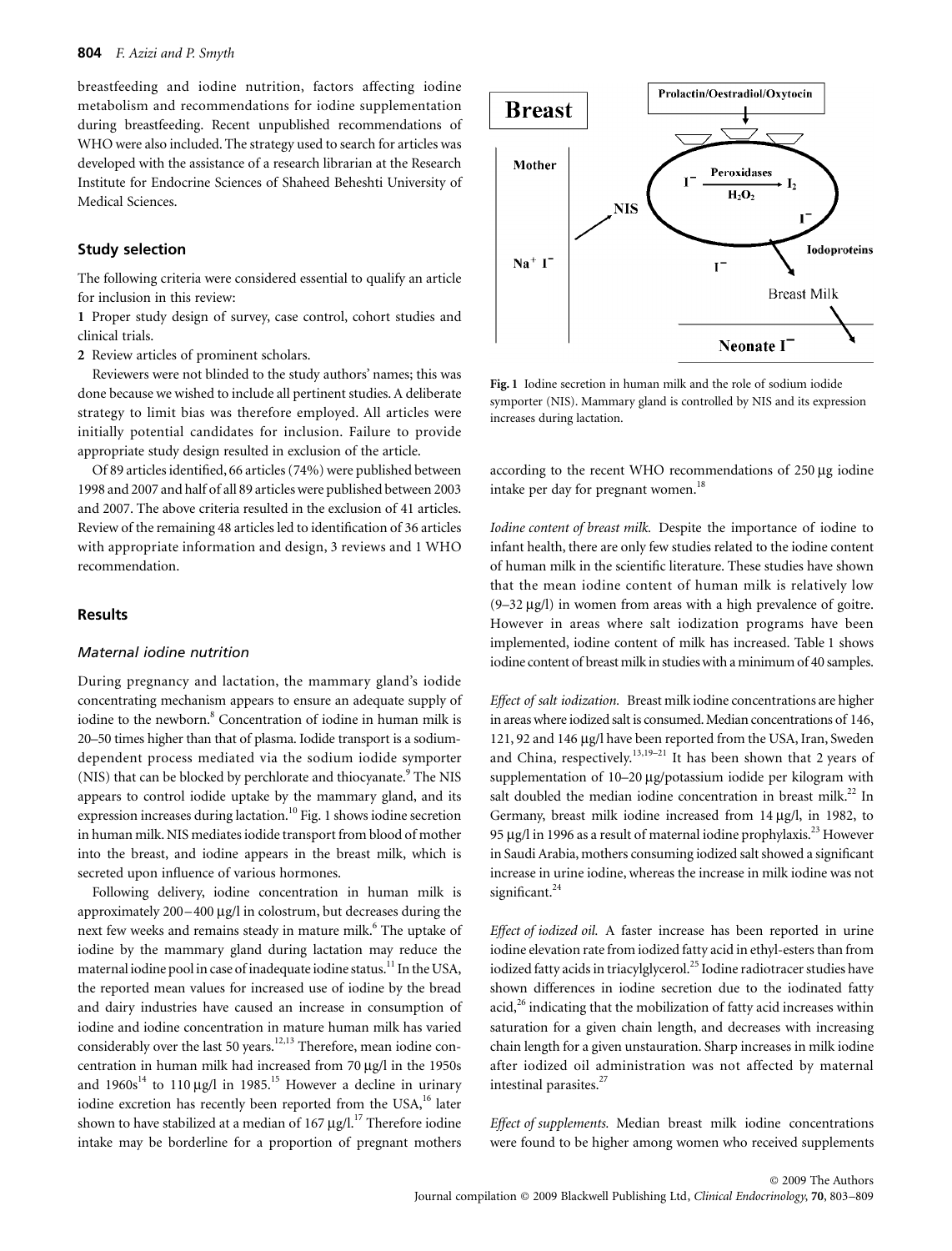**Table 1.** Iodine content of breast milk in studies with minimum of 40 samples

| First author            | Year | Location        | Number of<br>samples | Mean or median<br>breast milk iodine $(\mu g/l)$ | Remarks                                 | No. of<br>reference |
|-------------------------|------|-----------------|----------------------|--------------------------------------------------|-----------------------------------------|---------------------|
| Etling and Gehin-Fouque | 1984 | Paris           | 68                   | 82                                               |                                         | 67                  |
| Heidemann               | 1984 | Germany         | 50                   | 18                                               | Mothers with goitre                     | 37                  |
| Biernaux                | 1986 | <b>Brussels</b> | 91                   | 95                                               | 5 days after delivery                   | 65                  |
| Heidemann               | 1986 | Gottingen       | 41                   | 25                                               | Recent salt iodization                  | 20                  |
|                         |      | Eskilstuna      | 60                   | 92                                               | Salt iodization present                 |                     |
| Delange                 | 1988 | Zaire           | 143                  | 13                                               | Severe goitre, not therapy              | 64                  |
|                         |      |                 | 123                  | 146                                              | Severe goitre, after iodized oil        |                     |
|                         |      | Jena            | 55                   | 12                                               | Endemic goitre                          |                     |
| Delange and Burgi       | 1989 | <b>Brussels</b> | 91                   | 95                                               |                                         | 66                  |
|                         |      | Paris           | 68                   | 82                                               |                                         |                     |
|                         |      | Stockholm       | 60                   | 93                                               |                                         |                     |
|                         |      | Madrid          | 69                   | 77                                               |                                         |                     |
|                         |      | Freiburg        | 41                   | 25                                               | Area with endemic goitre                |                     |
|                         |      | Sicily          | 59                   | 27                                               | Area with endemic goitre                |                     |
| <b>Johnson</b>          | 1990 | Wellington      | 57                   | 126                                              | < 30 days after delivery                | 32                  |
| Nohr                    | 1994 | Denmark         | 95                   | 34                                               | No iodine supplements                   | 28                  |
|                         |      |                 | 53                   | 57                                               | Iodine supplements                      |                     |
| Pongpaew                | 1999 | Thailand        | 75                   | 51                                               | Rural northeast Thailand                | 61                  |
| Seibold-Weiger          | 1999 | Germany         | 40                   | 55                                               | Without iodine supplements              | 30                  |
| Bazrafsahn              | 2005 | Iran            | 100                  | 117                                              | Salt-iodization program, city of Gorgan | 19                  |
| Yan Y.O.                | 2005 | China           | 710                  | 146                                              | Salt iodization program                 | 21                  |
| Pearce                  | 2007 | Boston          | 57                   | 155                                              | Salt iodization                         | 62                  |
| Ordookhani              | 2007 | Iran            | 48                   | 148                                              | Salt iodization program,<br>Tehran      | 63                  |



**Fig. 2** Scatter plot showing moderate correlation between urinary iodine and milk iodine values in 142 lactating mothers from Iran (*r* = 0·40, *P* < 0·01), unpublished data.

containing iodine compared with women controls; $^{28}$  however, another study showed no impact of iodine supplementation upon milk iodine in well-nourished women.<sup>29</sup> None of these studies were randomized controlled clinical trials of iodine supplements, but rather, milk iodine concentrations were measured in women who reported use or no use of iodine supplements during pregnancy. Higher breast milk iodine concentration was reported among mothers who took 200 μg iodine daily during pregnancy, but compliance and duration of supplementation were not described. $30$ 

#### *Factors affecting breast milk iodine*

*Maternal constitutional factors.* Some studies have shown no significant correlation between breast milk iodide and the infant's age,<sup>13</sup> and no significant differences due to stage of lactation, $24,31$  but others have found a significant decrease in 60- and 90 day milk iodine.<sup>32,33</sup> No significant differences were observed for term and preterm,<sup>5,31</sup> maternal age or for the length of lactation studied.<sup>30</sup> In addition, no significant differences have been observed due to the sampling time of the day, $32$  between individuals, $13$  between right and left breast or between fore- and hind milk.<sup>34</sup> However, substantial diurnal and day to day variation in breast milk iodine concentration has recently been reported.<sup>35</sup>

In areas of iodine deficiency, there was no significant difference in milk iodine between treated and untreated goitrous mothers<sup>35</sup> and breast milk iodine in goitrous mothers may or may not show a significant decrease compared with controls.<sup>20,36</sup> Therefore, it is reasonable to assume that a compensatory mechanism enhances iodine uptake by the mammary gland of iodine deficient mothers.

*Environmental factors.* Higher values of iodine concentrations in non-endemic goitre regions as compared to regions endemic for goitre have been reported in many studies.37–39 In areas of iodine sufficiency breast milk iodine concentration correlates with urinary iodine level<sup>17</sup> (Fig. 2). It has been reported that in areas of high prevalence of goitre in children, breast milk iodine was also low. However, multicentre studies have shown that breast milk iodine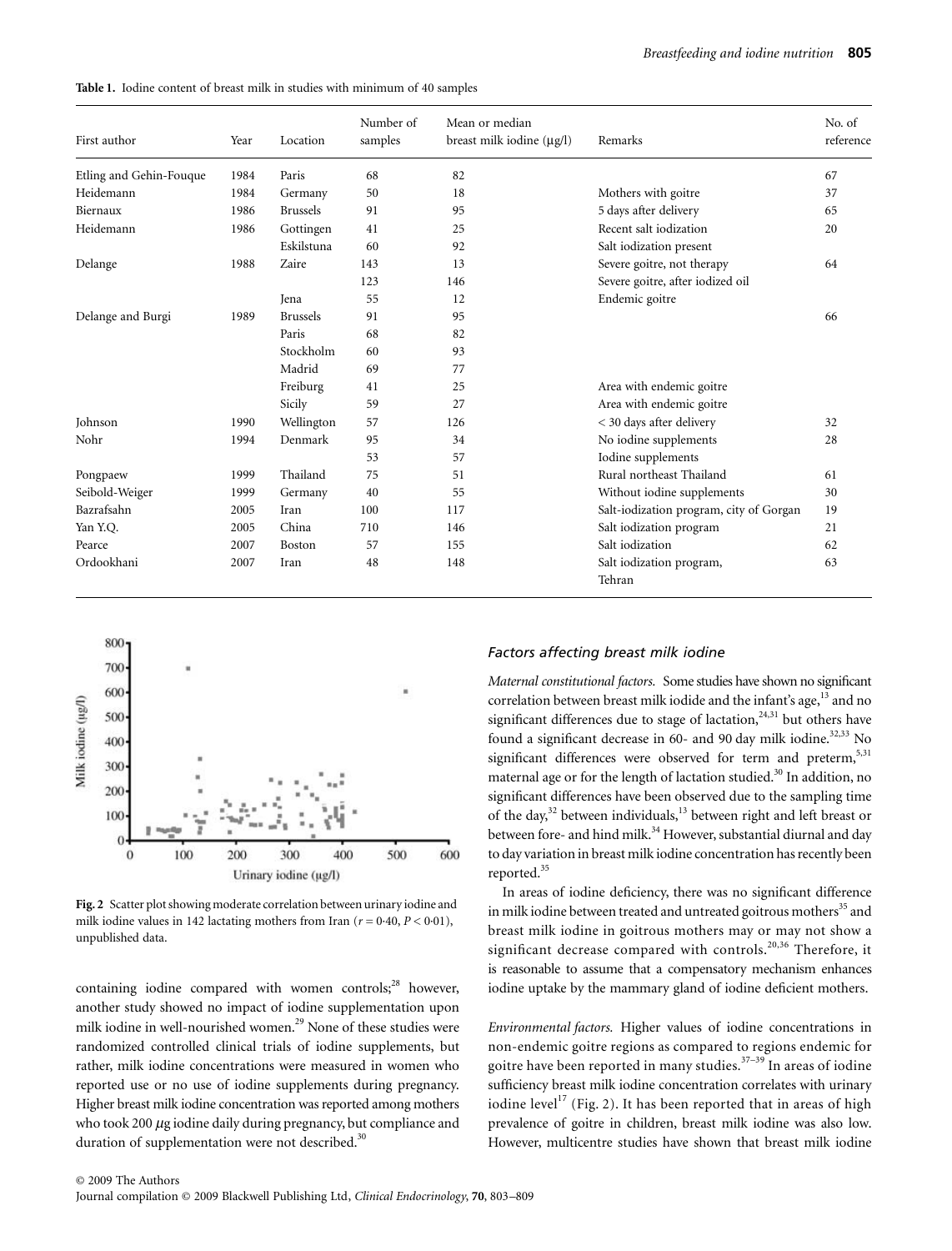concentrations vary in many countries with the same degree of iodine sufficiency or iodine deficiency;<sup>40</sup> therefore environmental factors other than iodine depleted soil where crops are grown, may influence breast milk iodine concentration.

It has been shown that in an area of mild iodine deficiency, smoking was associated with decreased iodine content in breast milk and in the infant's urine, 5 days after delivery.<sup>41</sup> This finding is consistent with thiocyanate inhibition of the function of NIS in the lactating mammary gland in smokers.

No seasonal variation has been noted in iodine concentrations in human milk.<sup>42</sup> However, in the plains of Nepal with mild to moderate iodine deficiency, median urinary iodine in lactating women was higher in April–June and dropped to levels of moderate iodine deficiency during other seasons of the year.<sup>43</sup>

## *Iodine status of breast-fed infant*

The human infant is sensitive to maternal iodine nutrition during foetal and neonatal development. This is reflected in a strong and positive correlation between both iodine in urine and thyroid volume in neonates, with breast milk concentration.<sup>28,44</sup>

Many factors may influence iodine nutrition of infants in the first year of life. In breast-fed infants breast milk iodine concentration and in bottle-fed infants iodine supplementation are the key elements in infants' iodine nutrition. $44-\overline{47}$  In countries with the lowest breast milk iodine concentration, urinary iodine values are low in breast-fed infants<sup>45</sup> and the greatest reduction is seen in exclusively breast-fed, as compared to formula or partially bottle-fed infants.<sup>44</sup> Infants fed with formula supplemented by iodine, showed higher urinary iodine concentration than breast-fed infants at 3 months of life.47 In iodine deficient regions, median urinary iodine from breast feeding infants was significantly greater than in formula fed infants with non-supplemented iodine<sup>3,48</sup> Children who consume infant formula, enriched with iodine, have better iodine status than breast-fed infants.49 In addition, serum T4 and T3 concentrations are significantly higher in breast-fed as compared to formula-fed term and preterm infants.<sup>50,51</sup>

It is noteworthy that even if iodine has not been stored in the thyroid during foetal development, the newborns demand is quite sufficiently provided by breast milk. Iodine and thyroid hormones in breast milk are well-absorbed and may prevent impaired neurological development in the euthyroid infant.<sup>52</sup> Therefore, even in circumstances of low total iodine concentration in breast milk, its metabolic effect is superior to cow milk based formulas.

#### *Requirements for iodine*

In conditions of iodine sufficiency, iodine content of breast milk is 150–180 μg/l.5,53 Considering that milk production ranges from 0·5 to 1·1 l/day up to 6 months postpartum, the daily loss of iodine in a lactating woman is estimated to be approximately 75–200 μg/day. Therefore, the iodine requirement during lactation is  $225-350 \mu g/day$ .<sup>1</sup>

The requirement of iodine in neonates has been estimated by the value, which resulted from a status of positive balance to ensure a progressively increased intrathyroidal iodine pool in the growing young infant. This amount is calculated to be at least 15 μg/kg in

**Table 2.** Recommended iodine intake (μg/day) for pregnant and lactating women and infants in the first year of life\*

|                     |                          | World Health<br>Organization |      |
|---------------------|--------------------------|------------------------------|------|
| Subjects            | Institute of<br>medicine | 2001                         | 2005 |
| Pregnant women      | 160 (EAR)                | 200                          | 250  |
|                     | 220 (RDA)                |                              |      |
| Lactating women     | 209 (EAR)<br>290 (RDA)   | 200                          | 250  |
| Infants 0–6 months  | 110(AI)                  | 90                           | 90   |
| Infants 7–12 months | 130 (AI)                 | 90                           | 90   |

\*Revised and completed from Semba and Delange, 2001. EAR, estimated average requirement; RDA, recommended dietary allowance; AI, average intake.

**Table 3.** The median urinary iodine concentration for classification of the iodine status of pregnant and lactating women and children\*

| Population<br>group      | Median urinary iodine<br>concentration $(\mu g/l)$ | Category of iodine<br>intake |
|--------------------------|----------------------------------------------------|------------------------------|
| Pregnant women           | < 150                                              | Insufficient                 |
|                          | $150 - 249$                                        | Adequate                     |
|                          | 250-499                                            | More than adequate           |
|                          | $\geq 500$                                         | Excessive                    |
| Lactating women          | < 100                                              | Insufficient                 |
|                          | $\geq 100$                                         | Adequate                     |
| Children $<$ 2 years old | ${}_{< 100}$                                       | Insufficient                 |
|                          | $\geq 100$                                         | Adequate                     |

\*Adopted from WHO, 2007.<sup>18</sup>

full term and 30 μg/kg in preterm infants per day, corresponding to 90 μg/day.<sup>1</sup> Table 2 shows recommendations for iodine intake for pregnant and lactating women and infants.

#### *Assessment of iodine status*

In their latest recommendation,<sup>18</sup> WHO/ICCIDD/UNICEF proposed that a median level of more than 150, 100 and 100 μg/l urinary iodine should be considered for iodine sufficiency of pregnant, lactating women and children  $\langle 2 \rangle$  years (Table 3). In lactating women, the figures for urinary iodine are lower than daily iodine requirements because of iodine loss from breast milk. The exact cut-off for concentration of iodine in human milk has not been specified; however, values above 75 μg/l of milk may be considered as an index of sufficient iodine intake.

#### *Iodine excess*

Iodin-induced thyrotoxicosis and hypothyroidism may occur following excess iodine consumption.<sup>54,55</sup> It has been shown that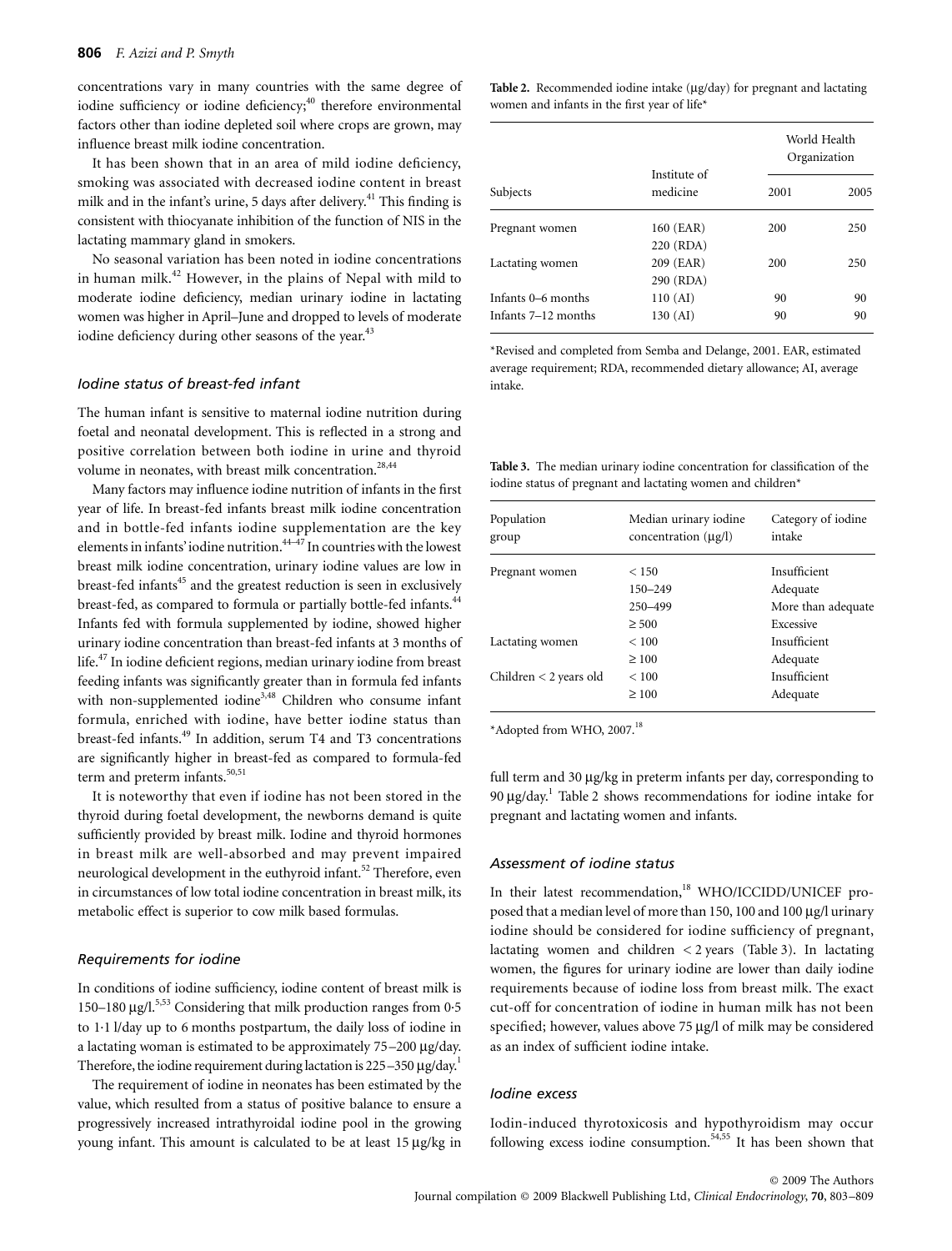iodine-induced thyrotoxicosis is rare in a well-executed IDD control program.56 In rare circumstances, high milk iodine concentrations may pose risk of thyrotoxicosis to the breast-fed infant of mothers exposed to excess iodide in medications. Mothers consuming iodinerich foods can concentrate even larger quantities of iodine in milk than in cases of iodine contamination from iodophors in antiseptic solutions. Consumption of iodine-rich seaweed is known to be associated with thyroid dysfunction and has been linked with increased prevalence of sub-clinical hypothyroidism.<sup>57</sup> However, there are no reports of adverse effects to the breast-fed infants, as is the case in the breast-fed infant with maternal supplementation with iodized salt or iodolipids supplementation. In fact, in underdeveloped countries with a high prevalence of IDD, maternal supplementation with iodized oil protected breast-fed infants from hypothyroidism for 3 years and could also decrease the mortality rate in such children.<sup>58</sup>

### *Recommendations*

In order to recommend suitable iodine intake for pregnant and lactating women and infants under 2 years of age, WHO/ICCIDD/ UNICEF have divided all countries into three groups.<sup>18</sup>

*Group 1.* Countries with effective and sustained salt iodization. In this first group of countries, the population is considered iodine sufficient and therefore pregnant and lactating women have no need for iodine supplements. Children 0–24 months old do not require any iodine supplements either. Indeed the amount of iodine stored in the thyroid of the child at birth, when added to the iodine intake from mother's breast milk, is likely to be sufficient to meet the child's need for iodine for the first 6 months of life and even up to 24 moths of age.

*Group 2.* Countries with uneven or lapsed iodized salt distribution. In this second group of countries iodine intakes are generally insufficient to meet iodine requirements and to protect the foetus and young child against the adverse effects of iodine deficiency, especially on brain development. Therefore, while measures should be taken to ensure that effective universal salt iodization is implemented in conjunction with a programme of public education, iodine supplementation is still needed for pregnant and lactating women and for young children. Supplements are also needed by women of child-bearing age to allow them to start pregnancy with enough stored iodine to meet both their own needs and the needs of their foetus. The following measures are recommended:

• Women of childbearing age should be given a daily oral dose of 150 μg of iodine as potassium iodide OR a single annual oral dose of 400 mg of iodine as iodized oil. At the same time, measures should be taken to educate this group about why and how to prevent iodine deficiency.

• Pregnant and lactating women should be given a daily oral dose of 250 μg of iodine as potassium iodide, either alone or in combination with other minerals and vitamins OR a single annual oral dose of 400 mg of iodine as oral iodized oil.

• Children aged 0–6 months should be given iodine supplements only if the mother was not supplemented during pregnancy or if the child is not being breast-fed. The supplements should be given as soon after birth as possible. In this age group, iodine can be given as a daily oral dose of 90 μg iodine as potassium iodine OR as a single oral dose of 100 mg of iodine as iodized oil.

*Group 3.* Countries with weak or negligible iodized salt distribution. In this third group of countries, despite their poor iodine nutrition, populations do not receive any additional iodine in the form of supplements or in fortified foods. Such populations should be given supplements, focusing on pregnant women, lactating women, women of childbearing age, and children < 2 years old. Because such people may live in remote areas or may have suffered an emergency, it may not be possible to deliver a daily iodine supplement, and giving iodized oil may therefore be a better option. While giving such supplements, strong efforts should be made to establish or reinstate universal salt iodization and to ensure that iodized salt is distributed widely. The recommendations for this group are almost similar to those for group 2 countries.

It is interesting to note that the American Thyroid Association (ATA) recommends that women receive 150 μg iodine supplements daily during pregnancy and lactation. Although the median urinary iodine in the USA was 168 μg/l in 2001–2002, this recommendation is based on the fact that the lower 95% CI in this study was  $< 150 \mu g/l$ .<sup>59</sup>

## **Conclusion**

Breast milk is the single source of iodine for breast fed infants in many countries during the critical period of brain development and the concentration of iodine in breast milk constitutes another index of iodine nutrition. The current WHO/ICCIDD/UNICEF recommendation for daily iodine intake of 250 μg for lactating mothers has been estimated to ensure that iodine deficiency does not occur in the postpartum period and that the iodine content of the milk is sufficient for the infant's iodine requirement. In countries with effective and sustainable salt iodization programs, there is no need for iodine supplementation for pregnant and lactating women; However, further studies are still needed in this regard.<sup>60</sup> In countries with insufficient iodine intake, iodine supplementation should be given to pregnant and lactating women to protect the foetus and infants against the adverse effects of iodine deficiency, in particular on brain development. The optimum protective effect to ensure adequate iodine intake for pregnant and lactating women is the implementation and sustainability of universal salt iodization. Iodized oil may be used temporarily in areas with iodine deficiency, where iodized salt is not available or the program has failed.

### **Acknowledgement**

Funded by the Research Institute for Endocrine Sciences, Shaheed Beheshti University of Medical Sciences, Tehran, Iran.

#### **References**

1 Delange, F. (2004) Optimal iodine nutrition during pregnancy, lactation and the neonatal period. *International Journal of Endocrinology and Metabolism*, **2**, 1–12.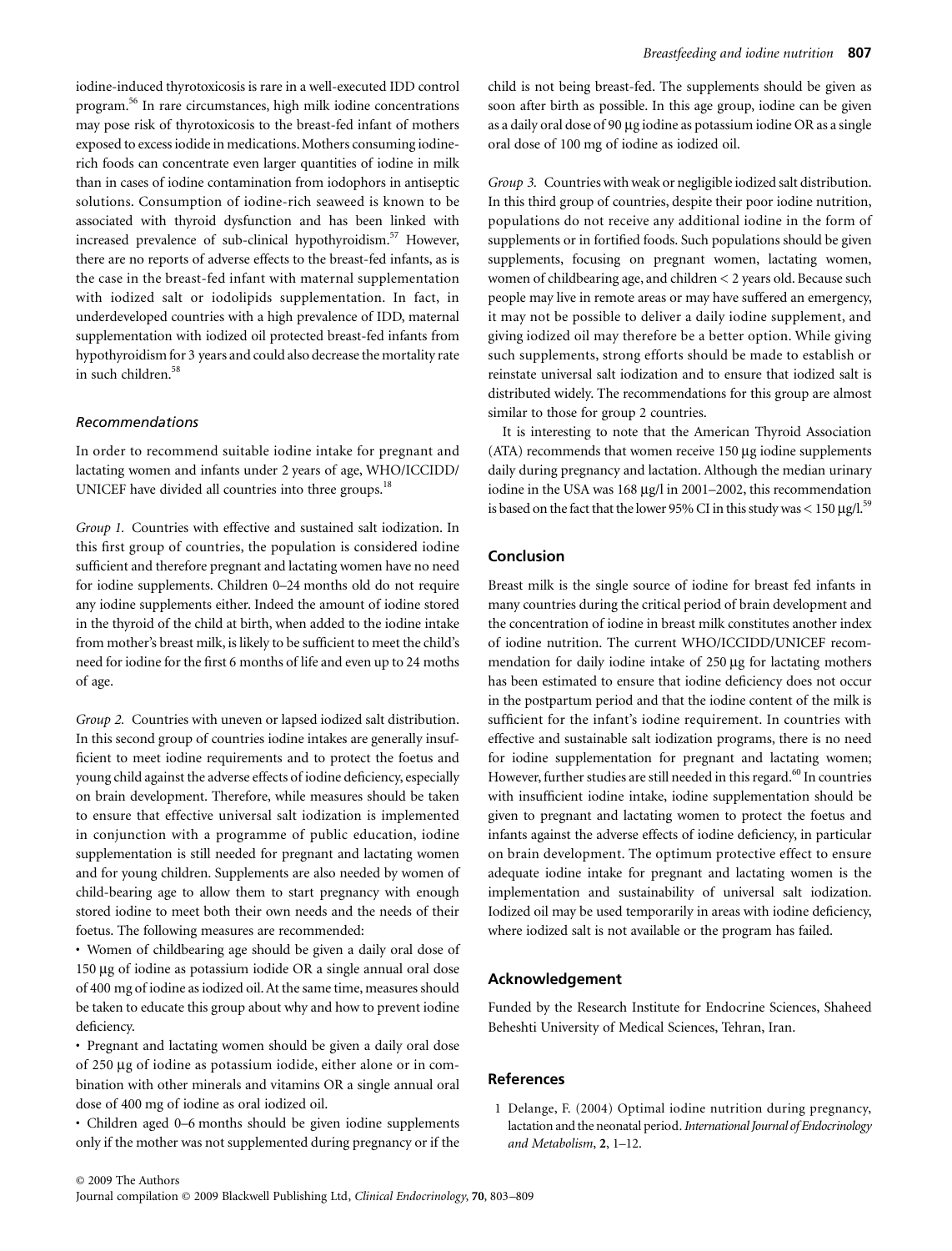- 2 Glinoer, D. (2004) The regulation of thyroid function during normal pregnancy: importance of the iodine nutrition status. *Best Practice Research Clinical Endocrinology and Metabolism*, **18**, 133–152.
- 3 Thorpe-Beeston, J.G., Nicolaides, K.H. & McGregor, A.M. (1992) Fetal thyroid function. *Thyroid*, **2**, 207–217.
- 4 Smyth, P.P., Smith, D.F., Sheehan, S. *et al.* (2007) Short-term changes in maternal and neonatal urinary iodine excretion. *Thyroid*, **17**, 219–222.
- 5 Semba, R.D. & Delange, F. (1986) Iodine in human milk: perspectives for infant health. *Nutrition Reviews*, **59**, 269–278.
- 6 Etling, N., Padovani, E., Fouque, F. *et al.* (1986) First-month variations in total iodine content of human breast milks. *Early Human Development*, **13**, 81–85.
- 7 Van den Hove, M.F., Beckers, C., Devlieger, H. *et al.* (1999) Hormone synthesis and storage in the thyroid of human preterm and term newborns: effect of thyroxine treatment. *Biochimie*, **81**, 563–570.
- 8 Brown-Grank, K. (1961) Extrathyroidal iodine concentrating mechanisms. *Physiological Reviews*, **41**, 189–213.
- 9 De la Vieja, A., Dohan, O., Levy, O. *et al.* (2000) Molecular analysis of the sodium/iodide symporter: impact on thyroid and extrathyroid pathophysiology. *Physiological Reviews*, **80**, 1083–1085.
- 10 Spitzweg, C., Joba, W., Eisenmenger, W. *et al.* (1998) Analysis of human sodium iodide symporter gene expression in extrathyroidal tissues and cloning of its complementary deoxyribonucleic acids from salivary gland, mammary gland, and gastric mucosa. *Journal of Clinical Endocrinology and Metabolism*, **83**, 1746–1751.
- 11 Eltom, A., Eltom, M., Elnagar, B. *et al.* (2000) Changes in iodine metabolism during late pregnancy and lactation: a longitudinal study among Sudanese women. *European Journal of Clinical Nutrition*, **54**, 429–433.
- 12 Man, E.B. & Benotti, J. (1969) Butanol-extractable iodine in human and bovine colostrum and milk. *Clinical Chemistry*, **15**, 1141–1146.
- 13 Gushurst, C.A., Mueller, J.A., Green, J.A. *et al.* (1984) Breast milk iodide: reassessment in the 1980s. *Pediatrics*, **73**, 354–357.
- 14 Macy, I.G., Kelly, H.J. & Sloan, R.E. (1993) *The Composition of Milks; A Compilation of the Comparative Composition and Properties of Human, Cow, and Goat Milk, Colostrums, and Transitional Milk. Publication 254*. National Academy of Science/National Research Council, Washington, DC.
- 15 Committee on Nutrition (1985) *American Academy of Pediatrics*. *Pediatric Nutrition Handbook*, 2nd edn. American Academy of Pediatrics, Elk Grove Village, IL. 363–368.
- 16 Hollowell, J.G., Staehling, N.W., Hannon, W.H. *et al.* (1998) Iodine nutrition in the United States. Trends and public health implications: iodine excretion data from National Health and Nutrition Examination Surveys I and III (1971–1974 and 1988–1994). *Journal of Clinical Endocrinology and Metabolism*, **83**, 3398–3400.
- 17 Caldwell, K.L., Jones, R. & Hollowell, J.G. (2005) Urinary iodine concentration: United States National Health and Nutrition Examination Survey (2001–2002). *Thyroid*, **15**, 692–699.
- 18 World Health Organization (2007) WHO Technical Consultation on iodine deficiency in Pregnant and lactating women and children under 2 years. WHO HQ Geneva, 24–26 January 2005.
- 19 Bazrafshan, H.R., Mohammadian, S., Ordookhani, A. *et al.* (2005) An assessment of urinary and breast milk iodine concentrations in lactating mothers from Gorgan, Iran. *Thyroid*, **15**, 1165–1168.
- 20 Heidemann, P.H., Stubbe, P., Thal, H. *et al.* (1986) Influence of iodine prophylaxis on thyroid function and iodine excretion in newborn infants and their mothers: comparison between Sweden and Germany. *Acta Endocrinologica*, **3**, 48–48.
- 21 Yan, Y.Q., Chen, Z.P., Yang, X.M. *et al.* (2005) Attention to the hiding iodine deficiency in pregnant and lactating women after universal salt iodization: a multi-community study in China. *Journal of Endocrinological Investigation*, **28**, 547–553.
- 22 Tiran, B., Rossipal, E., Tiran, A. *et al.* (1993) Selenium and iodine supply of newborns in Styria, Austria, fed with human milk and milk formulas. *Journal of Trace Elements in Medicine and Biology*, **10**, 104–107.
- 23 Meng, W. & Schindler, A. (1997) Nutritional iodine supply in Germany. Results of preventive measures. *Zeitschrift Fur Arztliche Fortbildung Und Qualitatssicherung*, **91**, 751–756.
- 24 Trabzuni, D.M., Ibrahim, H.S. & Ewaidah, E.H. (1998) An assessment of iodine status of Saudi lactating mothers and its relation to iodine intake in Riyadh City. *Ecology of Food Nutrition*, **37**, 297– 307.
- 25 Furnee, C.A., Pfann, G.A., West, C.E. *et al.* (1995) New model for describing urinary iodine excretion: its use for comparing different oral preparations of iodized oil. *American Journal of Clinical Nutrition*, **61**, 1257–1262.
- 26 Ingenbleek, Y., Jung, L. & Ferard, G. (2000) Brassiodol: A new iodised oil for eradicating endemic goiter. *Journal of Trace Elements in Medicine and Biology*, **13**, 85–96.
- 27 Bulux, J., Wagener, S., Vossenaar, M. *et al.* (2000) Intestinal helminthes do not influence the breast milk secretion of iodine after maternal supplementation with 400 mg of iodine as triacylglycerols in peanut oil. *FASEB Journal*, **14**, A506.
- 28 Nohr, S.B., Laurberg, P., Borlum, K.G. *et al.* (1994) Iodine status in neonates in Denmark: regional variations and dependency on maternal iodine supplementation. *Acta Pediatrica*, **83**, 578–582.
- 29 Cherinet, A. & Kelbessa, U. (2000) Determinants of iodine deficiency in school children in different regions of Ethiopia. *East African Medical Journal*, **77**, 133–137.
- 30 Seibold-Weiger, K., Wollmann, H., Rendl, J. *et al.* (1999) Iodine concentration in the breast milk of mothers of premature infants. *Zeitschrift Fur Geburtshilfe Und Neonatologie*, **203**, 81–85.
- 31 Ares, S., Quero, J., Duran, S. *et al.* (1994) Iodine control of infant formulas and iodine intake of premature babies: high risk of iodine deficiency. *Archives of Disease in Childhood. Fetal and Neonatal Edition*, **71**, F184–191.
- 32 Johnson, L.A., Ford, H.C., Doran, J. *et al.* (1990) A survey of the iodide concentration of human milk. *The New Zealand Medical Journal*, **103**, 393–394.
- 33 Younes, B., Almeshari, A., Alhakeem, A. *et al.* (1994) Iodine level in breast milk of nursing mothers living in Riyadh City. *Medical Science Research*, **22**, 675–676.
- 34 Bruhn, J.C. & Franke, A.A. (1983) Iodine in human milk. *Journal of Dairy Science*, **66**, 1396–1398.
- 35 Kirk, A.B., Dyke, J.V., Martin, C.F. *et al.* (2007) Temporal patterns in perchlorate, thiocyanate, and iodine excretion in human milk. *Environmental Health Perspectives*, **115**, 182–186.
- 36 Peiker, G., Groppel, B., Muller, B. *et al.* (1989) The iodine status in the puerperium and in newborn infants. *Zebtralbl Gynakology*, **111**, 364–367.
- 37 Heidemann, P.H., Stubbe, P., Von Reuss, K. *et al.* (1984) Iodine excretion and dietary iodine supply in newborn infants in iodinedeficient regions of West Germany. Von Petrykowski W. *Deutsche Medizinische Wochenschrift*, **109**, 773–778.
- 38 Vermiglio, F., Lo Presti, V.P., Finocchiaro, M.D. *et al.* (1992) Enhanced iodine concentrating capacity by the mammary gland in iodine deficient lactating women of an endemic goiter region in Sicily. *Journal of Endocrinological Investigation*, **15**, 137–142.